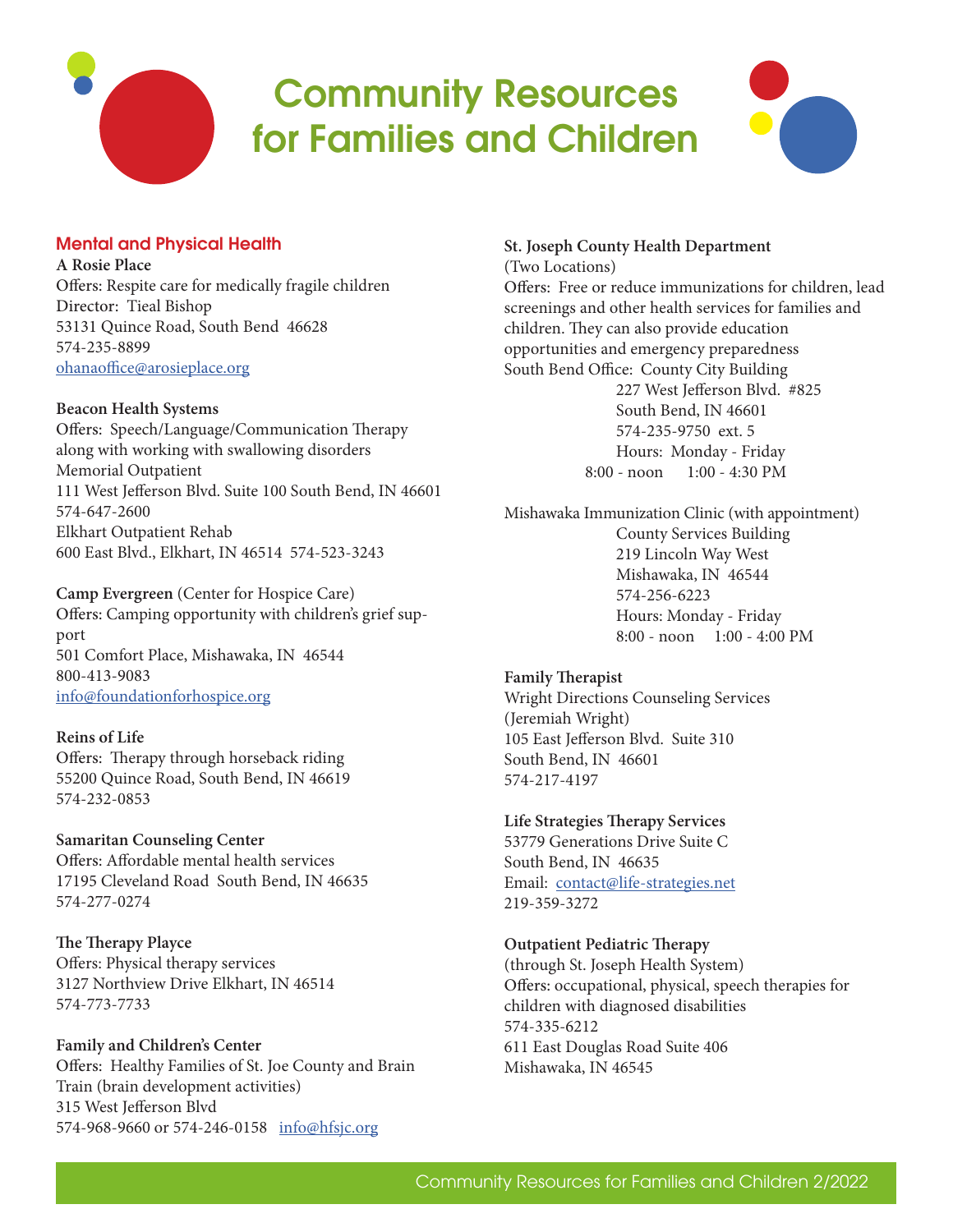## **Indiana Department of Environmental Management**

Offers: Lead screenings and advice on healthier living. Central Office: Indiana Government Center North 100 North Senate Avenue, Indianapolis, IN 46204 Toll free in IN: 800-451-6027 info@idem.IN.gov

Northern Regional Office: 300 North Drive Martin Luther King Jr. Blvd. Suite 450, South Bend, IN 46601 574-245-4870

## **Oaklawn**

Offers: Mental health services for children/ adolescents/families oaklawn.org Referrals: 574-259-5667 ext. 222 (admissions@oaklawn.org) After work hours referrals: 574-533-1234 Mishawaka Campus 1411 Lincoln Way West, Mishawaka, IN 46544 574-259-5666 South Bend Campus 403 East Madison Street, South Bend, IN 46617 574-283-1234

#### **Pediatric Specialty Clinics**

(through St. Joseph Health System) Offers: Referrals and clinic care for children needing specialized treatments. 611 East Douglas Road Suite 405 Mishawaka, IN 46545 574-335-6240

# Educational & Special Services

**About Special Kids (ASK)** Offers: Parent support and guidance to resources 7172 Graham Road Suite 100 Indianapolis, IN 46250 317-257-8683 Toll-free: 1-800-964-4746 Aboutspecialkids.org

## **B.E.A.R. Reading Center**

Director: Kim Haughee Services: Multisensory tutoring for people with reading and language disorders. 427 North Main Street South Bend, IN 46601 574-288-0067 kimh@bearreadingcenter.org

Local Schools assisting with evaluations/ learning opportunities for children 3–21 years: **Mishawaka Schools:** Contact: Barb Michalos, Director of Exceptional Learners michalob@mishawaka.k12.in.us 574-254-4528 1402 South Main Street, Mishawaka, IN 46544

## **Camp Millhouse** Offers: Traditional camp experiences for individuals with special needs Location: 25600 Kelly Road, South Bend, IN 46614 Office: 574-233-2202 campmillhouse@gmail.com

#### **Children's Dispensary, Inc.**

Mission: To enhance the learning and lives of people with specific needs. 812 East LaSalle Avenue, South Bend, IN 46617 574-300-8194 info@childrensdispensary.org

#### **Sonya Ansari Autism Learning Center**

Offers: Skill building, ABA therapy and behavior consulting for preschool and school aged children from 2–10 years. 51960 Gumwood Road, Granger, IN 46530 574-247-4665

#### **Sonya Ansari Center for Autism**

Offers: Services, resources and training for families and other professionals dealing with the realities of autism. 2505 East Jefferson Blvd. South Bend, IN 46615 574-289-4831 logan@logancenter.org

#### **Community Services with All Deaf (CSAD)/United Health Services**

Offers: Sign language interpreting, classes, and training as well as advocacy for the hearing-impared community 6910 North Main Street #9 Granger, IN 46530 574-247-6047

#### **Corvilla, Inc.**

Offers: Residential and day services and employment opportunities for people with disabilities \*308 North Bowen Ave. Bremen, IN 46506 \*2620 Deahl Court, South Bend, IN 46628 \*135 East University Drive, Granger, IN 46530 info@corvilla.org 574-289-9779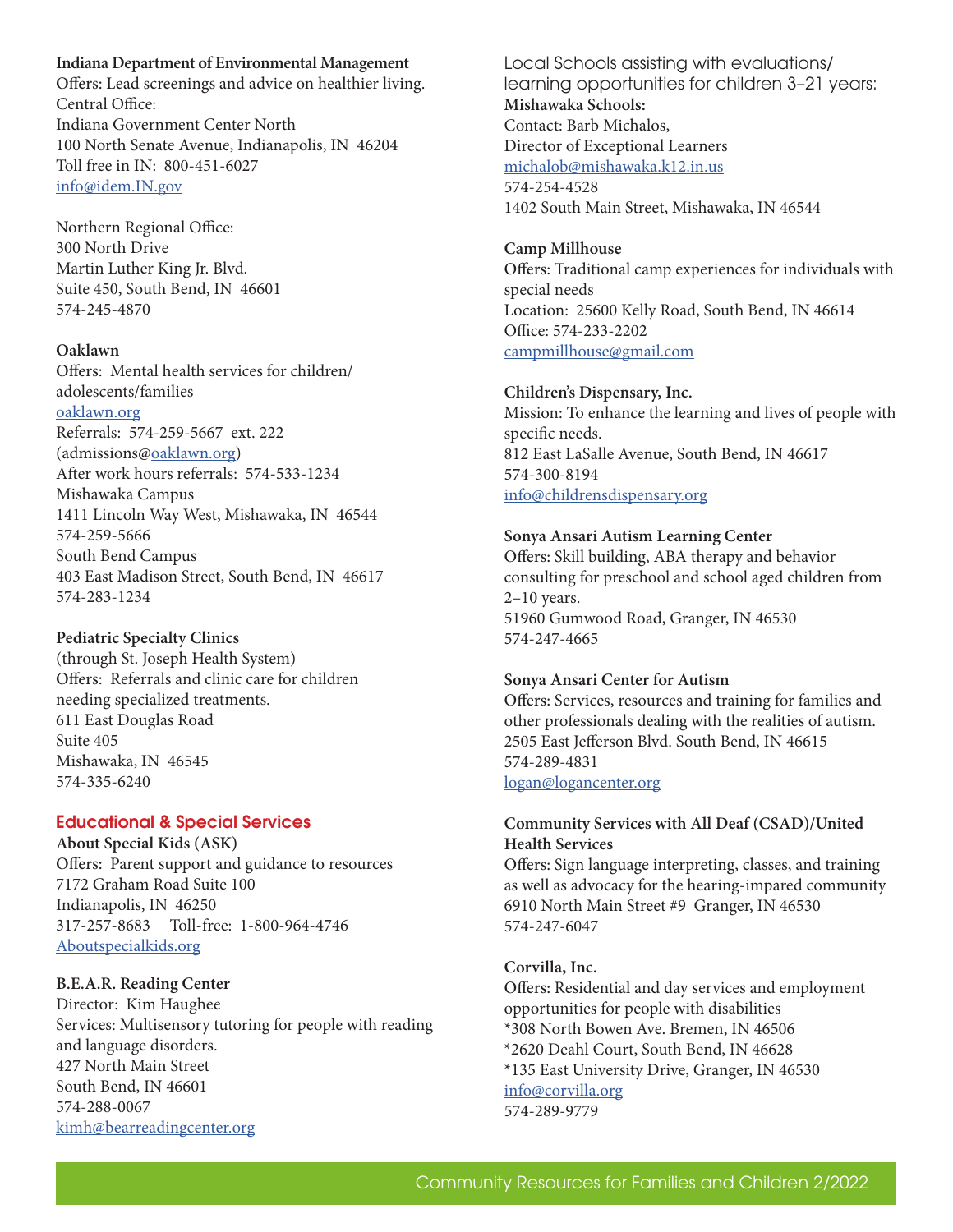**Indiana Department of Education Office of Special Education** Goal: Improve student outcomes making sure access to aid is equitable and meaningful. 151 West Ohio Street, Indianapolis, IN 46204 317-232-0570/ Toll Free: 1-877-851-4106 specialeducation@doe.in.gov

#### **In\*Source**

Offers: Advocates for families of children with special needs. Indiana Resource Center for Families with Special Needs 1703 South Ironwood, South Bend, IN 46613 574-234-7101/ Toll Free: 1-800-332-4433

#### **First Steps Early Intervention Program**

Offers: Evaluations if you suspect your child's development is delayed or not typical (infant to age 2.5 years) 1-866-725-2398

# **Foundation for Music and Healing, Inc.**

President: Dr. Chris Robinson Offers: Music and movement programs for people with challenging circumstances 2811 Beechwood Lane, South Bend, IN 46615 574-993-2093 www.musichealing.org

#### **Judd Leighton Speech and Language Clinic St. Mary's College**

Offers: Speech/language/hearing evaluations and treatments for those with communication disorders 34 Madeleva Bldg. Suite 150, Notre Dame, IN 46556 574-284-5210 leightonclinic@saintmarys.edu

## **Life Strategies Therapy Services**

Offers: ABA Autism Therapy along with child/ family therapy 53779 Generations Drive, Suite C South Bend, IN 46635 219-359-3272

## **Logan Center Community Resources**

Offers: Support for individuals with intellectual and developmental disabilities and their families to achieve quality of life. 2505 East Jefferson Blvd., South Bend, IN 46615 547-289-4831

**Sunshine Behavior Services, LLC** Owner: Colleen Spano Offers: Coaching to help a child through challenging behaviors (yoga/breathing techniques) 574-387-3906 colleen@sunshinebehavior.com facebook.com/Sunshine Behavior Services

**Supersibs** (at Notre Dame) Offers: Mentoring for children who have a sibling with a disability Contact: Supersib@nd.edu Rita Cueva (Logan Center Coordinator) rcueva@logancenter.org 574-289-4831

## Social Services

# **American Red Cross**

Offers: Social services, disaster relief, and specific safety trainings like First Aid and CPR 721 Riverview Ave. Elkhart, IN 46516 574-293-6519 220 West Colfax Ave. #510 South Bend, IN 46601 574-0191 www.redcross.org

#### **Social Security Administration**

231 Waterfall Drive, Elkhart, IN 46516 1-866-426-0532

#### **US Social Security Administration**

602 South Michigan Street, South Bend, IN 46601 877-274-5415

## **Michigan Street Facility**

Offers: Community kitchen providing meals (lunch/dinner) for anyone in need, 365 days a year. 532 South Michigan Street, South Bend, IN 46601 574-235-4150 ext. 221

#### **St. Margaret's House**

Offers: Day program to serve and support women/ children with economic hardships with food and help with immediate needs. 117 North Lafayette Blvd., South Bend, IN 46601 574-234-7795 info@stmargaretshouse.org

#### **Albright Church M.A.C. Food Pantry**

Offers: Food products for area families in need. 504 West Mishawaka Ave., Mishawaka, IN 46545 574-259-1975 Option 4 Open Tuesday 6:00 p.m. – 7:30 p.m. Friday 10:00 a.m. –12:00 p.m.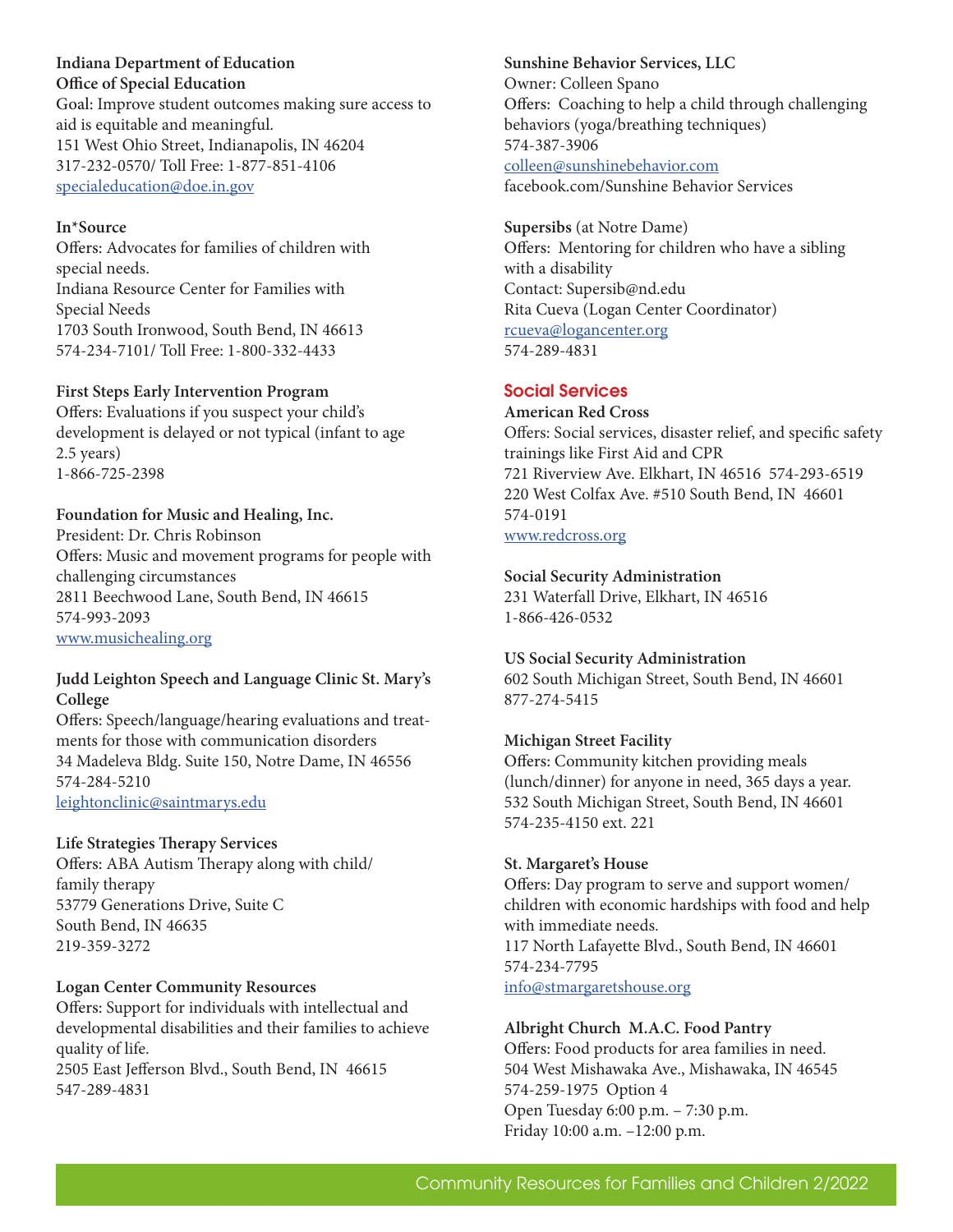**Food Bank of Northern Indiana** Offers: Food products to area families in need. 702 Chapin Street, South Bend, IN 46601 574-232-9986 Open Monday-Friday 8:00 a.m. – 4:30 p.m.

**The Mishawaka Food Pantry** Offers: Free lunch Monday – Thursday 315 Lincolnway West, Mishawaka, IN 4654 574-220-6213

## **United Way**

Offers: A variety of resources to help families in need. 3517 East Jefferson Blvd., South Bend, IN 46615 574-232-8201 www.uwsjc.org

## **Women's Care Center**

Offers: Pregnancy support, parenting training and infant classes \*607 Lincoln Way East, Mishawaka, IN 46544

574-252-3680

\*360 North Notre Dame Ave., South Bend, IN 46617 574-234-0363

\*229 West Marion Street, Elkhart, IN 46516 574-296-6603

## **Bureau of Motor Vehicles Indiana**

**Offers:** Services concerning the operation of a vehicle 1-888-692-6841 \*2544 Miracle Lane, Mishawaka, IN 46545 \*1139 East Ireland Road, South Bend, IN 46614 \*222 Harrison Street, Elkhart, IN 46516

## **Chiara Home, Inc.**

Offers: Respite care for families with an individual with special needs 1425 Clayton Drive, South Bend, IN 46614 574-287-5435

## **Hope Ministries: Family Life Center**

Offers: Life programing and housing for women, men, married couples and families with children 432 South Lafayette Blvd., South Bend, IN 46601 574-235-4150 Fax: 574-289-7801

**Indiana Legal Services, Inc.** Offers: Legal services 227 South Main Street, Suite 200 South Bend, IN 46601 The Commerce Center 574-234-8121

## **Department of Children's Services (DCS)**

Offers: Child abuse/neglect reporting agency 300 North Michigan Street, South Bend, IN 46601 Hotline: 800-800-5556 or St. Joe County: 574-232-3042

#### **SCAN (Stop Child Abuse and Neglect)**

Offers: Protection for children, parent strengthening and preparation 260-421-5000 500 West Main Street, Fort Wayne, IN 46802 rd@scaninc.org

#### **Family and Social Services Administration**

Offers: Childcare finder, office of early childhood/out of school learning information as well as family resources www.in.gov/fssa/

**Hoosier Healthwise** (Health Insurance) Offers: Health/medical coverage for children up to 19 and pregnant women. https://www.in.gov/members 1-800-457-4584

## Community Resources for Preschoolers

**4H Fair** (Little Hands Project) Offers: Projects designed for little hands for ages 3 to PreK St. Joseph County Fair 5117 Ironwood Road, South Bend, IN 46617 574-291-4870 Info@4HFAIR.com

#### **South Bend Museum of Art**

Offers: Art classes along with art appreciation 120 Dr. Martin Luther King Jr Blvd. South Bend, IN 46601 Century Center 574-235-9102 info@southbendart.org